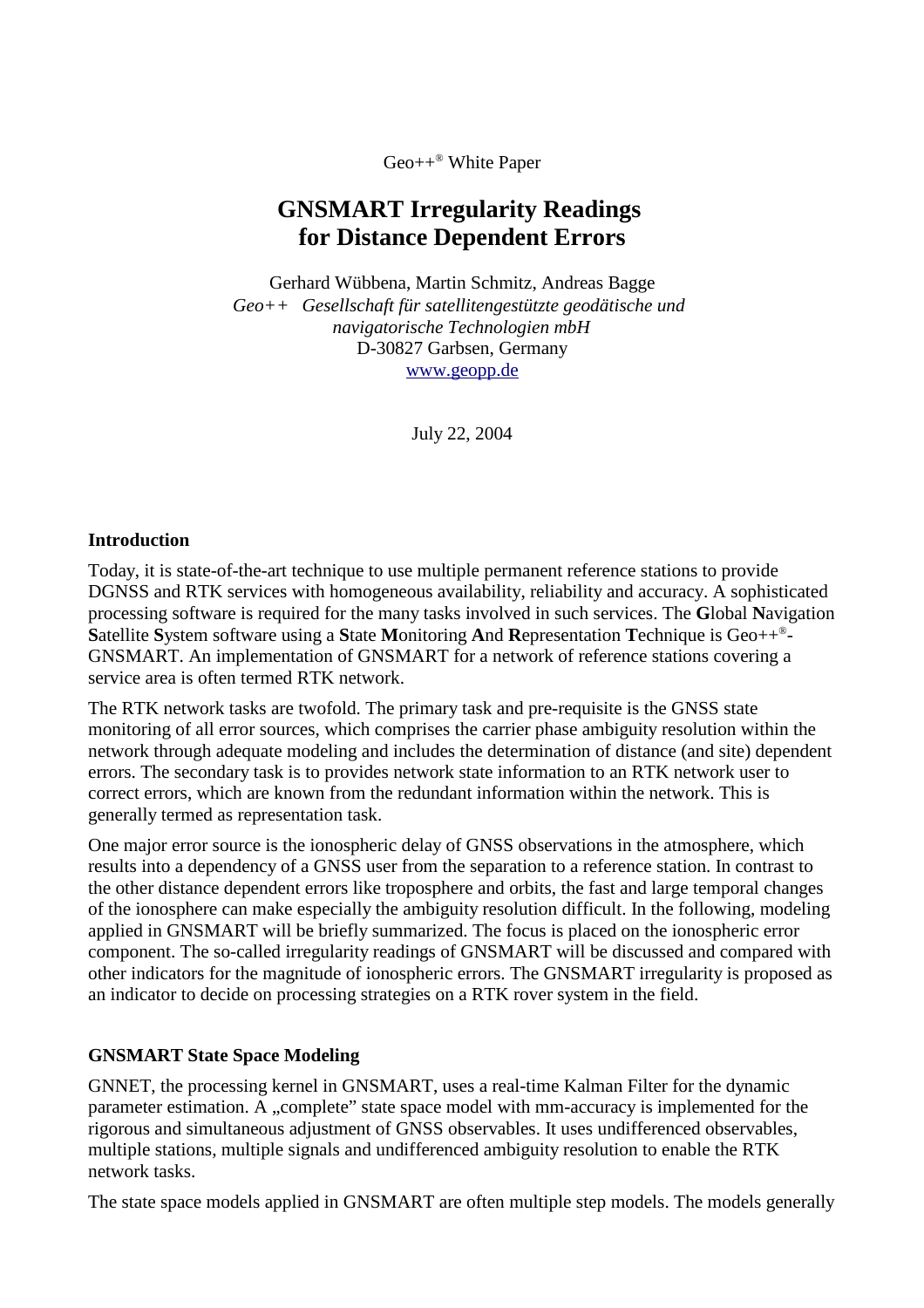| 27                                                                           |              |                                                  |           |              |         |     |                     |         |              |                          |
|------------------------------------------------------------------------------|--------------|--------------------------------------------------|-----------|--------------|---------|-----|---------------------|---------|--------------|--------------------------|
| $\bullet$ R 05                                                               |              |                                                  |           |              |         |     |                     |         |              |                          |
| 16                                                                           |              |                                                  |           |              |         |     |                     |         |              |                          |
| 17                                                                           |              |                                                  |           |              |         |     |                     |         |              |                          |
| R 23                                                                         |              |                                                  |           |              |         |     |                     |         |              |                          |
| 08                                                                           |              |                                                  |           |              |         |     |                     |         |              |                          |
| 10                                                                           |              |                                                  |           |              |         |     |                     |         |              |                          |
| R 24                                                                         |              | 195                                              |           |              |         |     | <b>Irregularity</b> |         |              |                          |
| $\begin{array}{c}\n\bullet \\ \bullet \\ \bullet\n\end{array}$<br>Ionosphere |              | Total                                            |           | <b>North</b> | East    |     |                     |         |              |                          |
| $= 04$                                                                       |              | Vertical 3.1                                     |           | 2.4          | 2.0     | ppm | $IR + F$            | 0.008   | $\mathbf{m}$ |                          |
| 13                                                                           |              | <b>Slant</b> 3.8                                 |           | 2.9          | 2.4     | ppm | $IP + F$ :          | 0.0180  |              | 0:0.0107<br>$\mathbf{m}$ |
|                                                                              |              | <b>Functional Parameters</b>                     |           |              |         |     |                     |         |              |                          |
| 24                                                                           |              | [mm]                                             | [ / 1000] | $+$          | [/km]   |     | $+1$                | [km/km] | $+/-$        | Longitude                |
| 27                                                                           |              | [11000]                                          | 5.85      | 1.54         | $-1.33$ |     | 0.45                | 0.08    | 0.29         |                          |
| R 05                                                                         |              | [/km] 11.96                                      |           | 3.25         | 0.02    |     | 0.29                | 0.08    | 0.19         |                          |
| 16                                                                           |              | $\left  \frac{\text{I}}{\text{I}} \right $ =0.44 |           | 1.55         | $-0.25$ |     | 0.25                | $-0.04$ | 0.18         |                          |
| 17                                                                           |              | Latitude                                         |           |              |         |     |                     |         |              |                          |
|                                                                              | $\checkmark$ |                                                  |           |              |         |     |                     |         |              |                          |

Fig. 1: GNSMART GNNET window with currently applied functional ionospheric model and currently computed ionospheric indicators (irregularities and I<sub>95</sub> index)

consist of a functional model based on dynamic processes with temporal and/or spatial stochastic properties. Alternatively static parameters are used, when suited for the actual physical condition. Further enhancement is archived applying additional stochastic models with temporal and/or spatial characteristics to describe remaining effects not accounted for in the functional models.

### **GNSMART Ionospheric State Model**

The ionosphere is modeled by GNSMART as

- dynamic single layer or multi-layer model
	- using 2D polynomial in latitude and longitude/local time, or
	- using spherical harmonic expansion
- dynamic satellite dependent vertical delay bias
- stochastic 3D Gauss-Markov process
	- one parameter per receiver-satellite pair

The multiple levels of the ionospheric modeling are depicted in Fig. 1 to Fig. 3. The spatial, second order polynomial model and its currently estimated parameters in latitude and longitude as well as the standard deviations are summarized in a table. The additional indicator shown will be discussed later. Fig. 2 shows the satellite dependent functional models as displayed in GNNET. Beside general information on the satellite, orbit and clock state information, the satellite dependent functional vertical ionospheric delay and standard deviation of the stochastic 3D Gauss-Markov process are displayed. In Fig. 3 a map containing the remaining vertical ionospheric delay in meter for every receiver-satellite pair as estimated in the adaptive stochastic 3D Gauss-Markov process is given for one satellite.

The different modeling levels all together describe the actual state of an error component. Hence, the main part of the ionospheric errors is modeled by the spatial functional model. Individual deviations from that model are furthermore accounted for using the individual satellite dependent stochastic processes. Finally, a stochastic model absorbs all remaining effects.

These applied models enable mm accuracy to describe the actual ionospheric state in the rigorous GNSMART adjustment. To provide the estimated state to a RTK network service user not the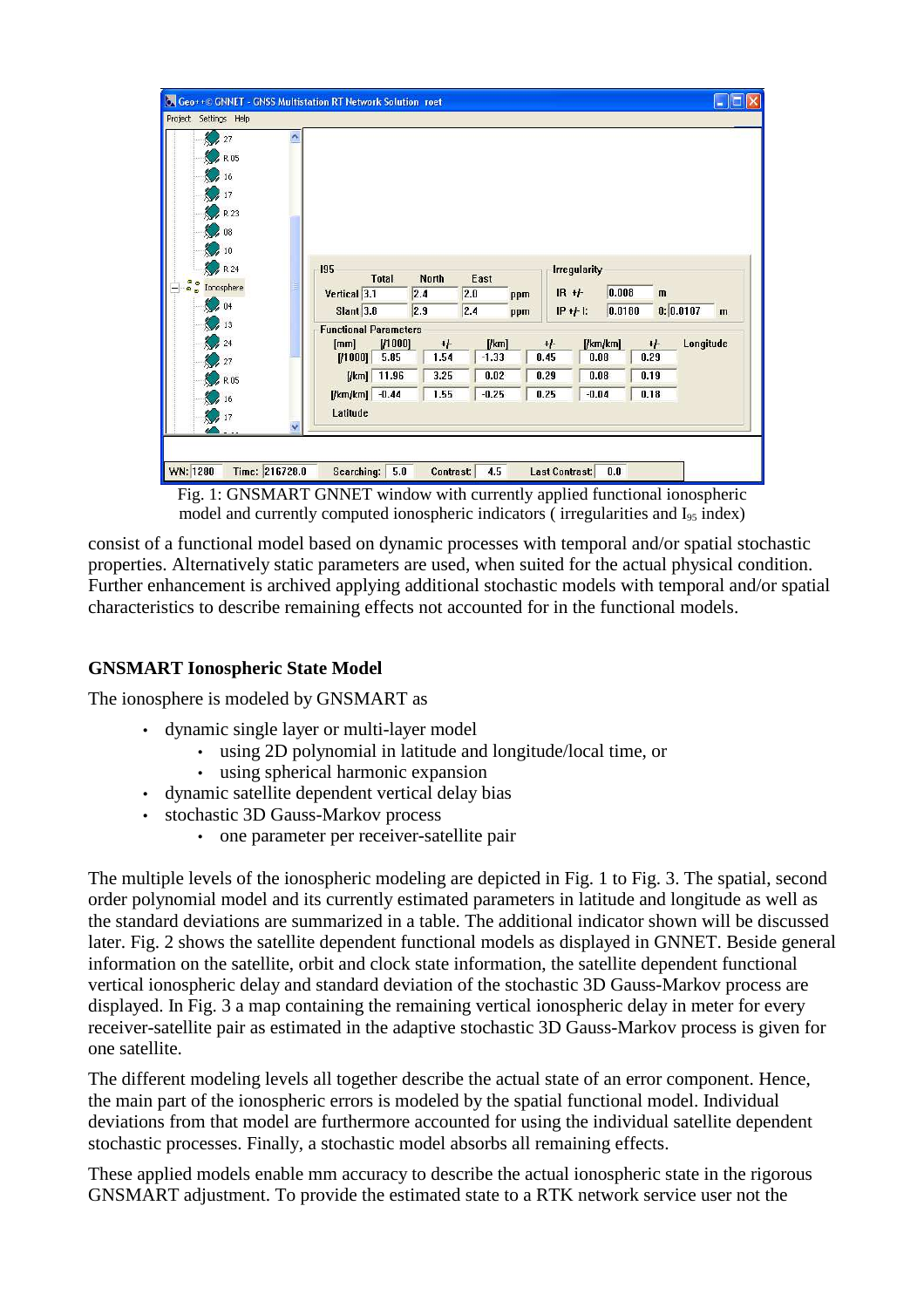| ₩<br>GLONASS-Tracking<br>M<br>Stations<br>$\mathbf{H}$<br>⊕<br>Satellites<br>$\frac{1}{2}$ 04<br>213<br>24<br>27<br>R 05<br>$\frac{16}{2}$<br>17<br>R 23<br>$\mathcal{Q}$ 08<br>10<br>R 24 | Time: 216863.000<br>IODE: 91<br>24<br>1.98<br>Age:<br>Satellite:<br> 2.0 <br>42.8<br>a Azim.: 244.9 a URA:<br>Mean Elev.:<br>$\Gamma$ PE<br>$\mathbf{m}$<br>Orbit<br>Clock<br>$0.183 + F$<br>0.035<br>dN:<br>$a0$ :<br>ppm<br>$-0.061$<br>0.983<br>$+/-$<br>$\mathbf{m}$<br>$-0.740$<br>0.030<br>dT:<br>$+1$<br>0.185<br>$a1$ :<br>$-0.414$<br>mm/s<br>ppm<br>$+/-$<br>$-0.047$<br>0.044<br>dR:<br>$+/-$<br>a2:<br>0.000<br>mm/s/s<br>0.000<br>ppm<br>$+/-$<br>$d2$ :<br>$-0.116$<br>0.174<br>$+/-$<br>$\mathbf{m}$<br>lonosphere<br>$-0.601$<br>$\mathbf{m}$<br>V-Delay:<br> 0.005 <br>$\mathbf{m}$<br>13<br>$ 13\rangle$<br>Res.-Std.Dev.:<br>Fix<br><b>RXs</b> 13<br> 13 <br><b>Reset SV</b><br><b>Reset Ambiguities</b><br>Variances<br>$\nabla$ Use Satellite<br>L1<br>L2 |
|--------------------------------------------------------------------------------------------------------------------------------------------------------------------------------------------|--------------------------------------------------------------------------------------------------------------------------------------------------------------------------------------------------------------------------------------------------------------------------------------------------------------------------------------------------------------------------------------------------------------------------------------------------------------------------------------------------------------------------------------------------------------------------------------------------------------------------------------------------------------------------------------------------------------------------------------------------------------------------------|
| $\frac{1}{100}$<br>Ionosphere<br>204                                                                                                                                                       |                                                                                                                                                                                                                                                                                                                                                                                                                                                                                                                                                                                                                                                                                                                                                                                |

Fig. 2: GNSMART GNNET window with current estimate of satellite dependent functional models

actual modeling capabilities are relevant. Instead, infrastructure, communication link properties (e.g. band width), application requirements and international formats define limits, which make an adequate representation of error components necessary.

# **GNSMART Representation Concepts**

The transmission of the complete state space would be the best choice for the representation of the error components. However, the RTK network users currently can only handle observation based data (observation or correction). Therefore it is required to transfer state space information into observation space. The user will work with corrected observation data. Today, spatial models (FKP, areal correction parameters) are used to transport the state space information and finally apply the state at observation data or an actual observation space representation is used (termed VRS, virtual reference station or PRS, pseudo reference station).

### **Ionospheric Indicators in GNSMART**

For a RTK network provider and also for the RTK rover system in the field it is important to have information on the remaining effect coming from the ionosphere or other distance dependent error components for a RTK network user.

Fig. 1 displays beside the functional spatial ionospheric model some ionospheric indicators. These are the GNSMART irregularities and the so-called  $I_{95}$  index of the ionosphere.

In the upper left corner the current  $I_{95}$  index is displayed in ppm. The index has been defined as a statistical parameter derived from FKP describing the ionospheric errors (Wanninger 2002). It is a measure for the gradient, hence, the relative ionosphere influence. The elevation dependency of the ionospheric delay is maintained in the index (therefore slant  $I_{95}$ ). The index also changes with interstation distances in the network, applied elevation mask and integration time. GNNET computes the  $I<sub>95</sub>$  for every epoch.

In contrast to the original definition of  $I_{95}$ , there are two improvements. The index is computed separately for the north and east component and in addition for the vertical ionospheric delay. The I<sup>95</sup> is not an isotropic number and will have direction dependent properties, which are of interest and now accessible. The slant ionospheric delay depends on elevation and therefore in general on the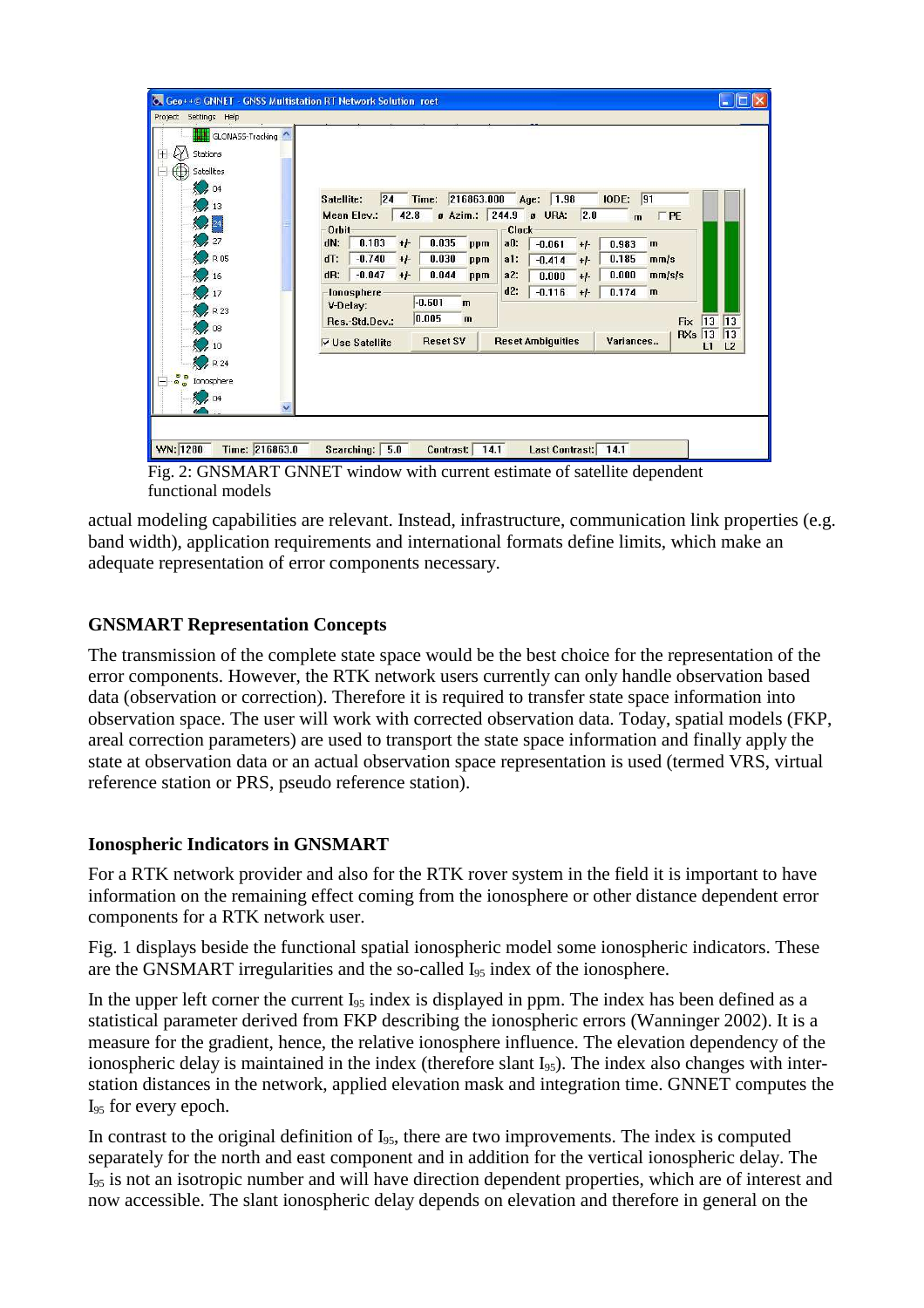

Fig. 3: GNSMART GNNET window with current estimate of stochastic ionospheric model of PRN 13

satellite constellation. There will be slant  $I_{95}$  changes for rising or setting satellites, which are not actually caused by the ionosphere, but by elevation changes. Although the same ionospheric conditions are present, a large I<sub>95</sub> index number is obtained from satellites only visible at low elevation and a small number from only high-elevation satellites. The vertical delay removes the elevation dependent effects and maps the slanted ionospheric delay with an adequate mapping function into the zenith. Hence, the vertical  $I_{95}$  index is free of such effects.

The  $I_{95}$  index is not a suitable indicator for RTK network users to judge the network correction quality. Of more interest for the user and for the provider is, however, the deviation from the actual representation. Therefore the GNSMART irregularity parameters have been developed.

In the upper right corner the irregularity readings IR and IP are numerically displayed. The value IR is a standard deviation of the stochastic 3D Gauss-Markov process for one satellite. The IR number is the maximum standard deviation currently present in the system from one particular satellite. The IR irregularity is also not suited for an service user indicator, but give the RTK network provider information on the maximum ionospheric process standard deviation.

The IP values are a measure of the interpolation quality of the state information. It is the standard deviation of a second order FKP representation of the current state space using the standard deviation computed from all stations and satellites with a distance dependent weighting. It is separately displayed for the ionospheric  $(\text{IP}_1)$  and the geometric  $(\text{IP}_0)$  part of the error components. The IP readings correspond to the remaining third or higher order effects, which a RTK network user equipment has to expect and must account for in the field. The numbers are derived from the non-describable residual errors in meter with the assumption of a quadratic FKP model, which must not exactly correspond to the models used in the actual RTK network.

The IP numbers require a large redundancy in the network, while the IR numbers already allow an interpretation even for low redundancies. In case of low redundancy, a first order FKP representation is used for the computation of the irregularities.

The IP readings are a good indicator for the RTK network user, but require further standardization and general acceptance to be adequately used by a RTK rover system in an automatic procedure.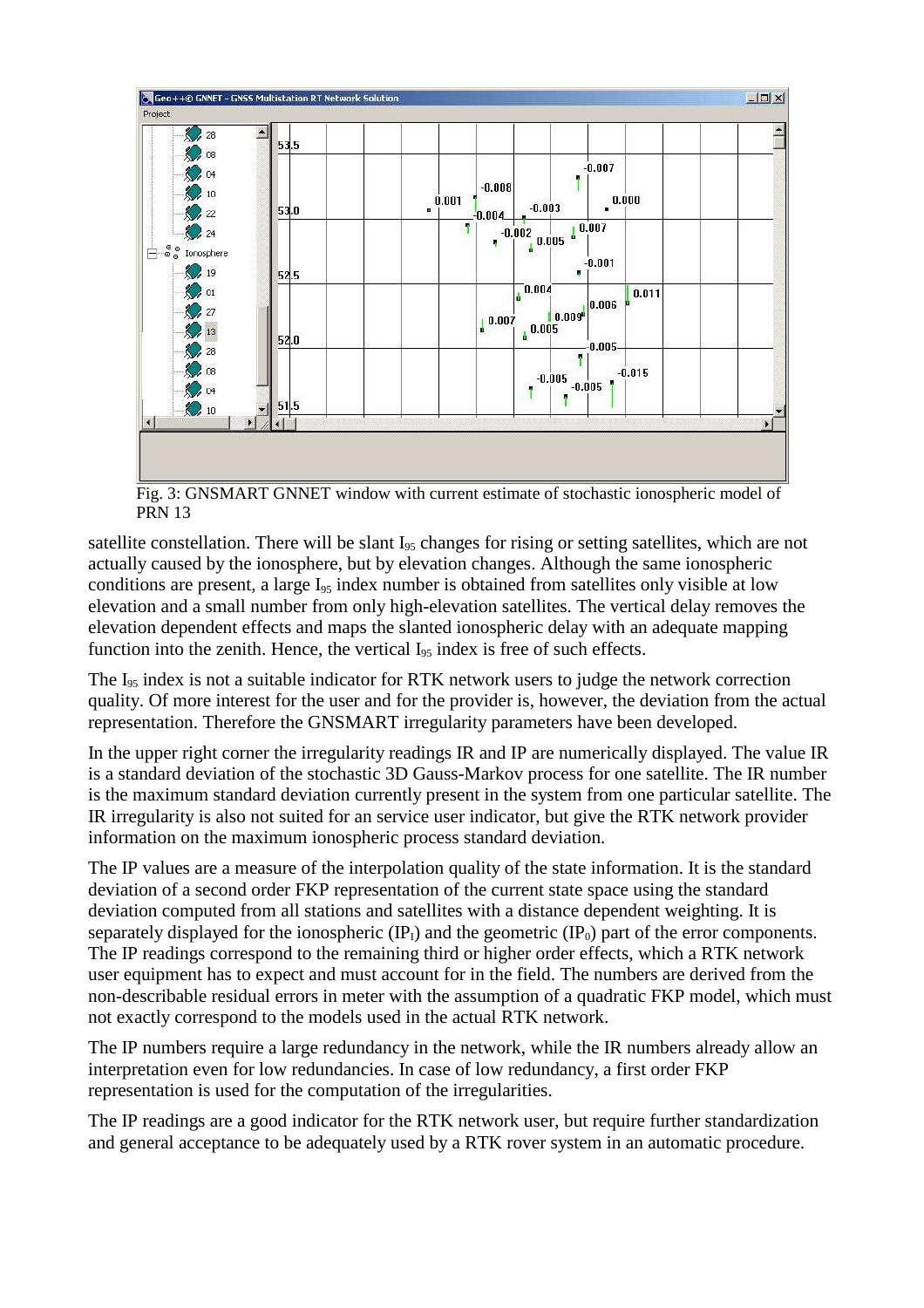## **Magnitude of Ionospheric Indicators**

It is obviously, that the  $I_{95}$  index represents the first order ionospheric error, because it is derived from the FKP. Consequently, these effects are already corrected through the RTK network corrections and the index only reflects the relative changes of the ionosphere or the eleven year solar cycles.

The ionosphere has small gradients (temporal and/or spatial) for an  $I_{95}$  index in the range of 0 ... 2, while large distance dependency will give an index in the

| $0 \dots 2$                                      |
|--------------------------------------------------|
|                                                  |
| 24                                               |
| $4 \dots 8$                                      |
| 8.                                               |
| Tab. 1: Interpretation of $I_{95}$ index numbers |

range of 4 ... 8. Tab. 1 summarizes the different magnitude classes and their interpretation for the ionospheric activity and distance dependency.

The GNSMART irregularities do have already metric properties. The IR irregularity shows the maximum currently occurring ionospheric vertical delay variations. The  $IP<sub>I</sub>$  irregularity is an average measure for the complete RTK network and represents a mean magnitude of remaining ionospheric errors in the provided RTK network corrections. The IP reading is an absolute measure representative for the mean distance of neighboring reference stations. A distance dependent value is obtained, while scaling the absolute IP numbers by the mean distance.

The irregularity is also computed for the geometric part of the RTK correction  $IP_0$ , which also have metric properties. The  $IP_0$  reading can be used accordingly.

# **Consequences for RTK network user**

The GNSMART irregularity measures represent the residual errors, which should be considered appropriately by a rover system operating in a RTK network. The absolute ionospheric part can be eliminated by dual frequency receivers, if the rover can resolve successfully ambiguities. The geometric part is mainly caused by tropospheric irregularities, because satellite orbits do not show significant irregularities today. Generally both remaining effects can be accounted for at a rover site using an additional stochastic model for the ionosphere and/or the troposphere. The rover system, however, require some indication to decide on the processing options. The GNSMART irregularity readings are such an indicator, but no standard data format nor procedures are currently available to communicate remaining residuals to the rover. It is practice to use the distance of the reference station to give to the rover an indirect indication, what magnitude of residuals might be possible. This approach is termed Pseudo Reference Station in GNSMART. Nevertheless, the irregularity parameters displayed in GNSMART can already today give a good indication for the RTK network operator,whether possible problems may occur at a rover site.

### **Conclusion**

GNSMART provides some basic indicators for the current irregularities of the ionosphere, but also on the other distant dependent errors (geometric part). There is some demand from RTK network users and providers to incorporate such indicators into the RTK network concepts. The GNSMART irregularity readings are generally well suited, because they actually represent a measure of the remaining errors in the provided RTK network corrections. The irregularities can easily transfered to the rover with a new message type in the international RTCM format, the existing RTCM message type 16 ASCII or in proprietary formats within the RTCM message type 59. A transition of the absolute numbers of the irregularity readings into relative, distance dependent variances are feasible and need only additional normalization. Currently an implementation of a type 59 message is done in GNSMART and a proposal for a RTCM message type 16 is under preparation at Geo++.